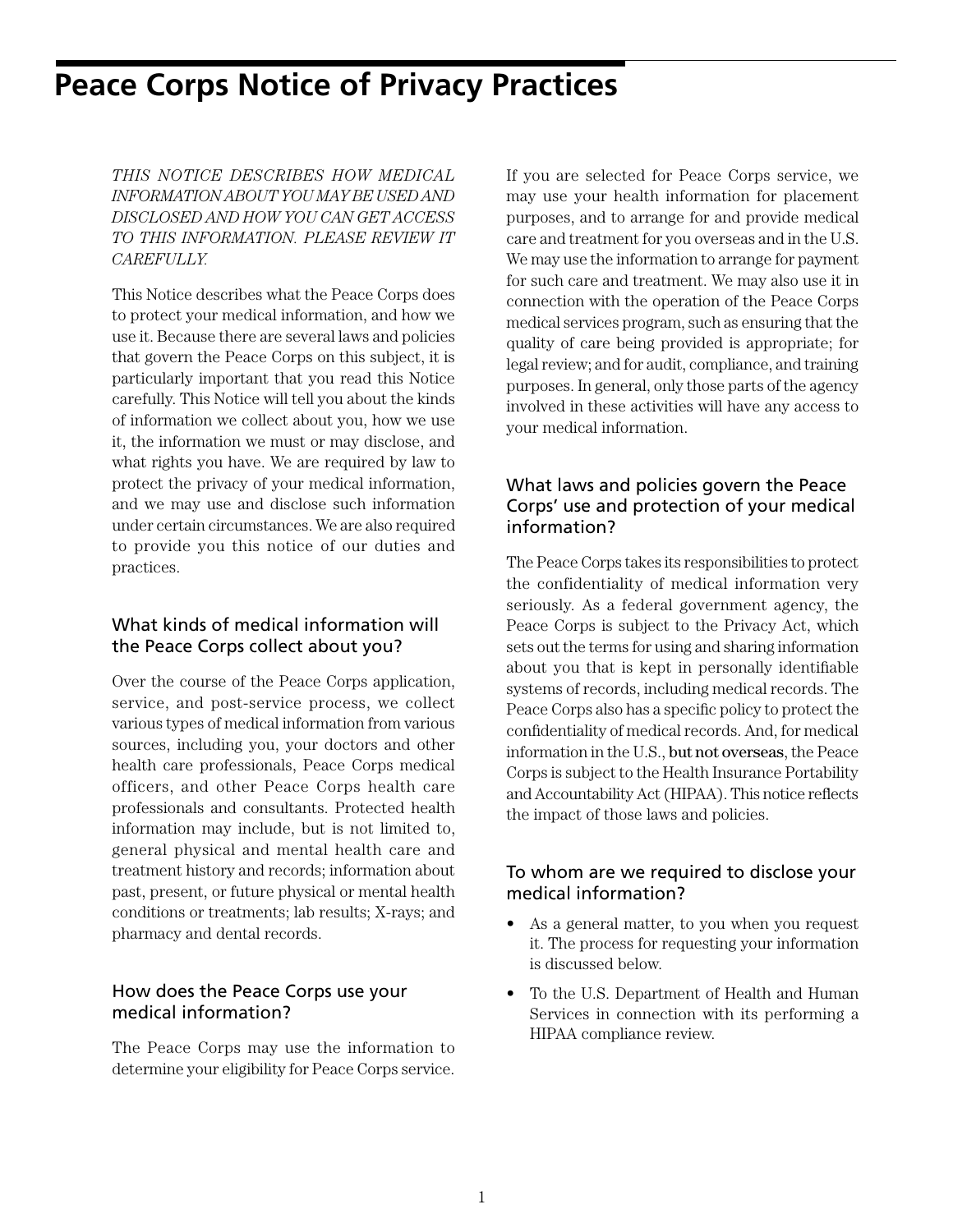#### When *may* we disclose your medical information without your express permission?

Under HIPAA, we are permitted to disclose medical information for the following purposes. In some circumstances, the Privacy Act may limit such disclosure.

- To those who need to know in connection with your medical care and treatment, such as physicians, other medical officers, and consultants.
- To those who need to know for purposes of payment. The Peace Corps pays for certain evaluations, treatments, and other health-related services you may receive.
- To those who need to know for health care operations, such as assessing and improving the quality of the Peace Corps medical program; providing training; detecting and preventing fraud, abuse, and misrepresentation; ensuring legal compliance; and cost management.
- When disclosure is required by law.
- For certain public health activities, such as notification of communicable diseases; or to prevent or control disease, injuries, or child abuse and neglect.
- To health oversight agencies, such as the Food and Drug Administration or the Peace Corps Inspector General.
- For judicial and administrative proceedings, if sought through a court order, or in response to a subpoena of which you have been given appropriate notice.
- To law enforcement officials for certain purposes, including in connection with search warrants, to report a crime, to help identify or locate someone, or in emergencies.
- To appropriate authorities to report abuse, neglect, or domestic violence.
- To coroners, medical examiners, and funeral directors.
- To facilitate organ donation.
- For approved research purposes.
- To prevent a serious threat to health and safety.
- For national security activities and protection of the President.
- For workers' compensation purposes.

# What may we disclose only with your authorization?

Other uses of your medical information require a written authorization from you. You may revoke such an authorization by notifying us in writing. Please note that any such revocation cannot apply to any information that was disclosed prior to receiving the revocation.

# What rights do you have relating to your medical information?

- You have the right to review and get a copy of medical information in your medical record. To do so, you will need to complete a *Peace Corps Authorization of Release of Information*. You may request it by mail at the address below, or you may call 1-800-424-8500 ext. 1500 to request a copy. You can send it to Peace Corps, Paul D. Coverdell Peace Corps Headquarters, 1111 20th Street, NW, Washington, DC 20526, Attn: Medical Records Manager, or if you are a Volunteer overseas, under the Privacy Act you can provide it to your Peace Corps Medical Officer at post. We will then let you know when and how you can review or get a copy of your record. We have the right under HIPAA and the Privacy Act to limit your access to some or all of your medical records. If any records are not disclosed, we will tell you why in writing and let you know how you can appeal the decision.
- You have the right to request that information in your medical record be amended. You will need to explain in writing the amendments that you are asking for. We will respond promptly and in writing. If we agree, we will make amendments. If we disagree with your request, we will tell you why in writing, and let you know how you can appeal the decision.